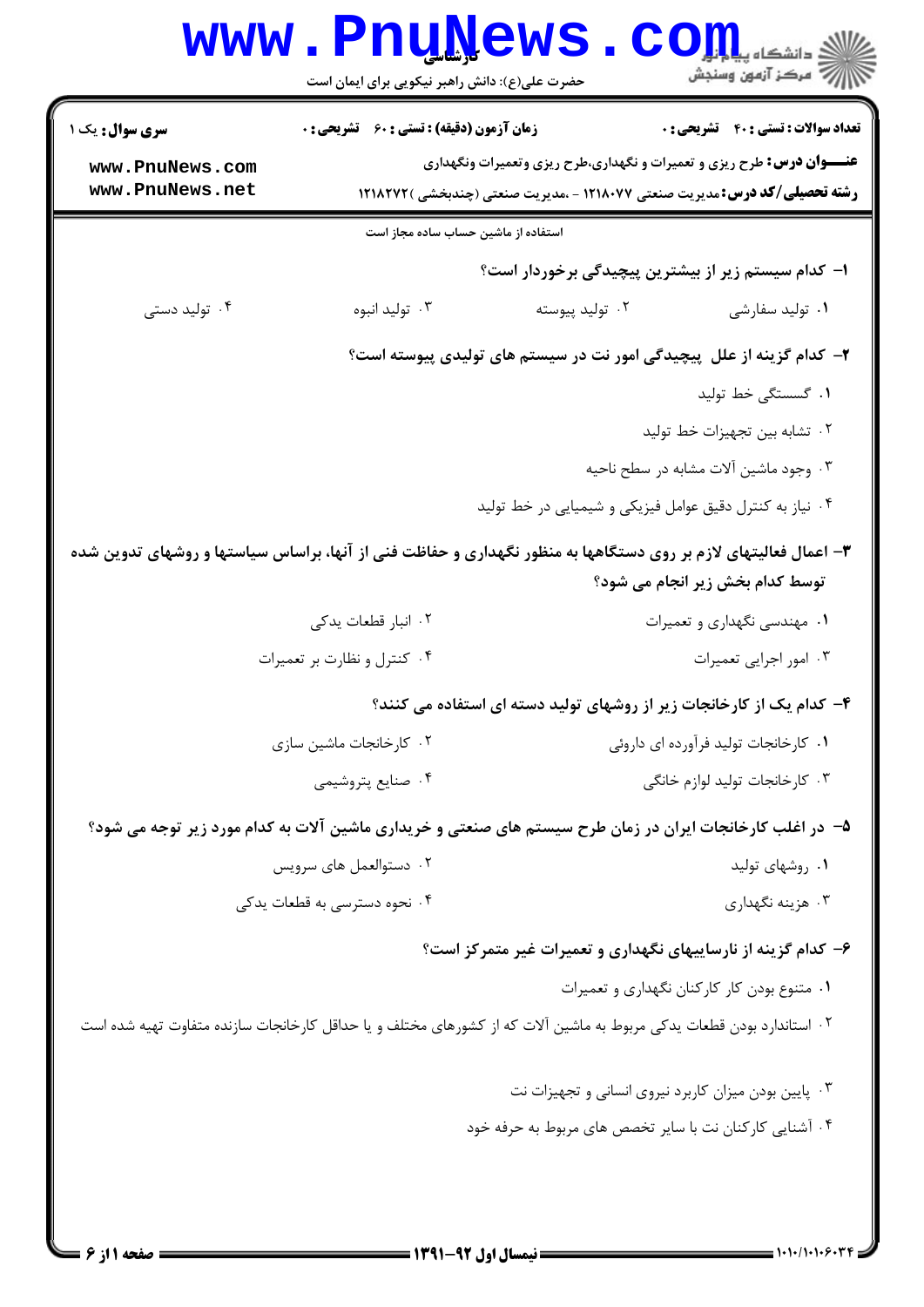|                                                                                       | www.PnuNews.<br>حضرت علی(ع): دانش راهبر نیکویی برای ایمان است                                                     |                | $\mathbf{C}\mathbf{O}\mathbf{m}$<br>ے<br>ج <sup>7</sup> مرکز آزمون وسنڊش                                                                                          |  |
|---------------------------------------------------------------------------------------|-------------------------------------------------------------------------------------------------------------------|----------------|-------------------------------------------------------------------------------------------------------------------------------------------------------------------|--|
| <b>سری سوال :</b> ۱ یک                                                                | <b>زمان آزمون (دقیقه) : تستی : 60 ٪ تشریحی : 0</b>                                                                |                | <b>تعداد سوالات : تستی : 40 قشریحی : 0</b>                                                                                                                        |  |
| www.PnuNews.com<br>www.PnuNews.net                                                    |                                                                                                                   |                | <b>عنـــوان درس:</b> طرح ریزی و تعمیرات و نگهداری،طرح ریزی وتعمیرات ونگهداری<br><b>رشته تحصیلی/کد درس:</b> مدیریت صنعتی ۱۲۱۸۰۷۷ - ،مدیریت صنعتی (چندبخشی )۱۲۱۸۲۷۲ |  |
| ۷- امور برنامه ریزی برای اجرای عملیات پیشگیری عمدتاً به کدام صورت زیر پیشنهاد می شود؟ |                                                                                                                   |                |                                                                                                                                                                   |  |
|                                                                                       | ۰۲ غیر متمرکز                                                                                                     |                | ۰۱ نیمه متمرکز                                                                                                                                                    |  |
|                                                                                       | ۰۴ متمرکز                                                                                                         |                | ۰۳ نیمه متمرکز یا غیر متمرکز                                                                                                                                      |  |
|                                                                                       |                                                                                                                   |                | ۸– کدام یک از گزینه های زیر صحیح است؟                                                                                                                             |  |
| ۰۱ احتمال خطرات ناشی از کار برای کارکنان نت در مقایسه با کارکنان تولید بیشتر است      |                                                                                                                   |                |                                                                                                                                                                   |  |
|                                                                                       | ۰۲ احتمال خطرات ناشی از تولید برای کارکنان تولید در مقایسه با کارکنان نت بیشتر است                                |                |                                                                                                                                                                   |  |
| ۰۳ احتمال خطرات ناشی از کار برای کارکنان تولید و نت یکسان است                         |                                                                                                                   |                |                                                                                                                                                                   |  |
|                                                                                       | ۰۴ مسئولیت کارکنان نت در مقایسه با کارکنان تولیدکمتر است                                                          |                |                                                                                                                                                                   |  |
| ۹- در حقیقت متقاضی اصلی کارهای تعمیراتی کدام واحد زیر می باشد؟                        |                                                                                                                   |                |                                                                                                                                                                   |  |
|                                                                                       | ۰۲ واحدهای طراحی و توسعه                                                                                          |                | ۰۱ واحد توليد                                                                                                                                                     |  |
|                                                                                       | ۰۴ واحد نگهداری و تعمیرات                                                                                         |                | ۰۳ واحد مهندسی                                                                                                                                                    |  |
|                                                                                       | ∙ا− در یک سیستم منظم امور فنی باید چند در صد از فعالیتها را تعمیرات اضطراری دانست؟                                |                |                                                                                                                                                                   |  |
| ۰۴ درصد                                                                               | ۰۳ درصد                                                                                                           | ۲۰ ۲۰ درصد     | ۰۱ درصد                                                                                                                                                           |  |
|                                                                                       | ۱۱– کا تر پیلر تقریبا با استفاده از ۸۰۰ واژه مشخص، کلیه دستوالعمل های فنی برای محصولات خود را تهیه نموده است کدام |                |                                                                                                                                                                   |  |
|                                                                                       |                                                                                                                   |                | گزینه جز این۸۰۰ واژه نیست؟                                                                                                                                        |  |
|                                                                                       | ٠٢ نام قطعات                                                                                                      |                | ٠١ فعاليت باز كردن                                                                                                                                                |  |
|                                                                                       | ۰۴ فعالیت بازرسی                                                                                                  |                | ۰۳ نام روش وشیوه انجام کار                                                                                                                                        |  |
|                                                                                       | ۱۲– کدام فعالیت زیر جز خدماتی است که در یک مدت طولانی فقط برای یک بار مورد لزوم خواهند بود؟                       |                |                                                                                                                                                                   |  |
|                                                                                       | ۰۲ تامین کارگر                                                                                                    |                | ۰۱ سرویس و روغنکاری                                                                                                                                               |  |
|                                                                                       | ۰۴ تعميرات اساسى ماشينها                                                                                          |                | ۰۳ انجام قسمتی از امور پیشگیری                                                                                                                                    |  |
|                                                                                       |                                                                                                                   |                | ۱۳– کدام نمودار زیر جز نمودار های متداول برای عیب یابی است؟                                                                                                       |  |
| ۰۴ نمودار نقطه سر به سر                                                               | ۰۳ نمودار علت و معمولی                                                                                            | ۰۲ نمودار گانت | ۰۱ نمودار درختی                                                                                                                                                   |  |
|                                                                                       |                                                                                                                   |                | ۱۴- مصرف کننده اصلی موجودی های انبار فنی کدام واحد زیر می باشد؟                                                                                                   |  |
|                                                                                       | ۰۲ واحد مهندسی                                                                                                    |                | ۰۱ واحد طراحی                                                                                                                                                     |  |
|                                                                                       | ۰۴ قسمت نگهداری و تعمیرات                                                                                         |                | ۰۳ قسمت تحقیق و توسعه                                                                                                                                             |  |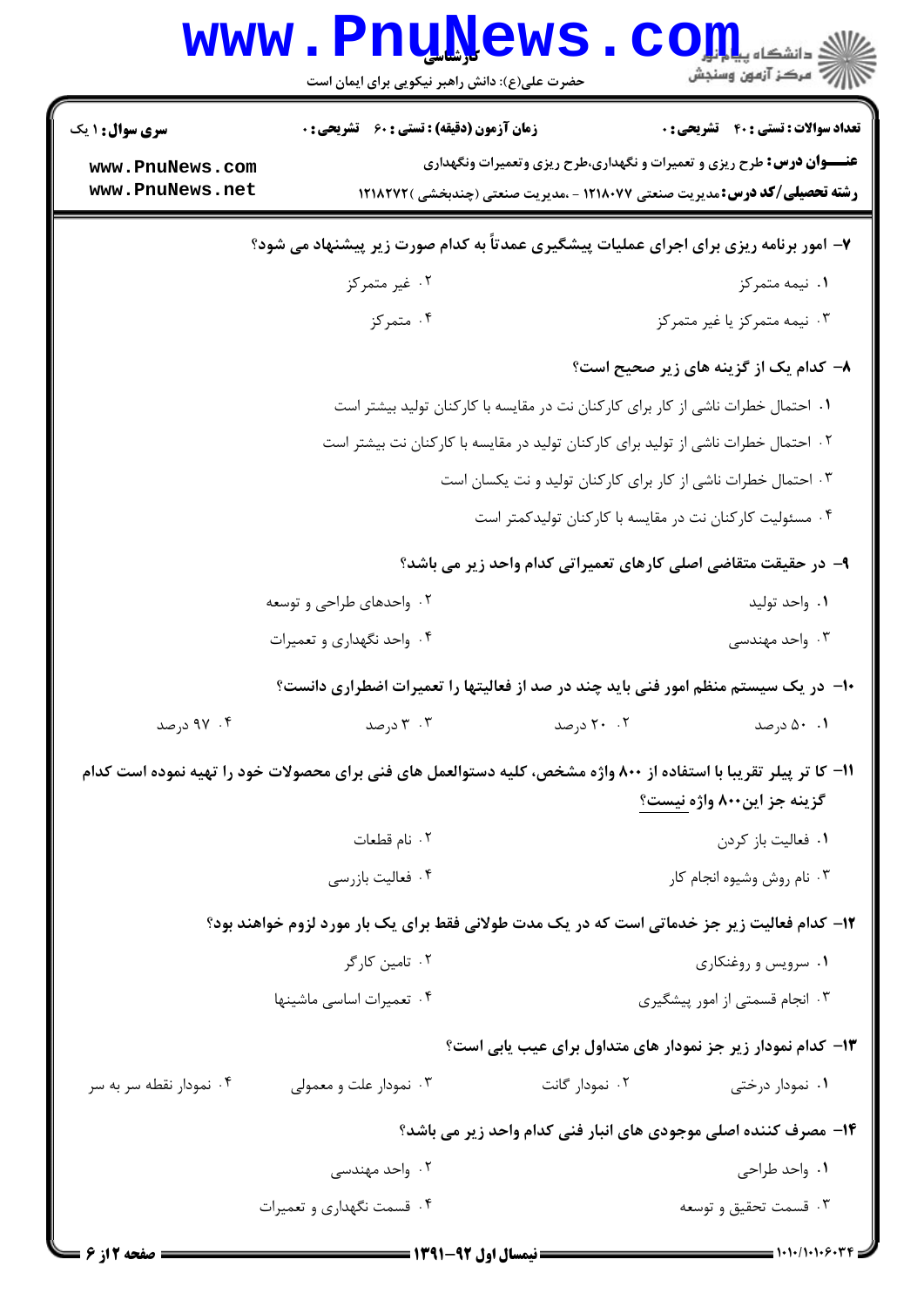|                                                                                                                                                                                                                   | <b>www.PnuNews</b><br>حضرت علی(ع): دانش راهبر نیکویی برای ایمان است                                                                                                                                                                                                                                                                                                                                            |                                                                              | $\mathbf{CO}_{\mathbf{H}}$ و دانشگاه پ<br><i>[[آ</i> مرڪز آزمون وسنڊش |
|-------------------------------------------------------------------------------------------------------------------------------------------------------------------------------------------------------------------|----------------------------------------------------------------------------------------------------------------------------------------------------------------------------------------------------------------------------------------------------------------------------------------------------------------------------------------------------------------------------------------------------------------|------------------------------------------------------------------------------|-----------------------------------------------------------------------|
| <b>سری سوال : ۱ یک</b>                                                                                                                                                                                            | <b>زمان آزمون (دقیقه) : تستی : 60 ٪ تشریحی : 0</b>                                                                                                                                                                                                                                                                                                                                                             |                                                                              | <b>تعداد سوالات : تستي : 40 ٪ تشریحي : 0</b>                          |
| www.PnuNews.com<br>www.PnuNews.net                                                                                                                                                                                |                                                                                                                                                                                                                                                                                                                                                                                                                | <b>عنـــوان درس:</b> طرح ریزی و تعمیرات و نگهداری،طرح ریزی وتعمیرات ونگهداری |                                                                       |
| <b>رشته تحصیلی/کد درس:</b> مدیریت صنعتی ۱۲۱۸۰۷۷ - ،مدیریت صنعتی (چندبخشی )۱۲۱۸۲۷۲<br>۱۵– ساده ترین نوع تابع توزیع پیوسته که اغلب درعمل در محاسبات مهندسی نت به کارگرفته می شود کدام است؟                          |                                                                                                                                                                                                                                                                                                                                                                                                                |                                                                              |                                                                       |
|                                                                                                                                                                                                                   |                                                                                                                                                                                                                                                                                                                                                                                                                |                                                                              | ٠١ تابع توزيع نمايي                                                   |
|                                                                                                                                                                                                                   | ۰۲ تابع توزیع یکنواخت<br>۰۴ تابع توزیع نرمال                                                                                                                                                                                                                                                                                                                                                                   |                                                                              | ۰۳ تابع توزیع نمایی منفی                                              |
|                                                                                                                                                                                                                   |                                                                                                                                                                                                                                                                                                                                                                                                                |                                                                              |                                                                       |
|                                                                                                                                                                                                                   | ۱۶– درصورتی که توزیع عمر یک دستگاه مطابق تابع توزیع نمایی منفی باشد متغییر ∐به چه مفهومی است؟                                                                                                                                                                                                                                                                                                                  |                                                                              |                                                                       |
|                                                                                                                                                                                                                   | ۰۲ متوسط زمان خرابی                                                                                                                                                                                                                                                                                                                                                                                            |                                                                              | ۰۱ میزان عملکرد                                                       |
| ۰۴ متوسط تعداد خرابی در واحد زمان<br>۰۳ حداکثر تعداد خرابی در واحد زمان                                                                                                                                           |                                                                                                                                                                                                                                                                                                                                                                                                                |                                                                              |                                                                       |
|                                                                                                                                                                                                                   | ۱۷– تابع توزیع عمر بعضی از تجهیزات از جمله لامپهای الکترونی به کدام تابع زیر نزدیک تر است؟                                                                                                                                                                                                                                                                                                                     |                                                                              |                                                                       |
| ۰۴ نرمال                                                                                                                                                                                                          | ۰۳ فوق نمایی                                                                                                                                                                                                                                                                                                                                                                                                   | ۰۲ پواسن                                                                     | ۰۱ ویبول                                                              |
|                                                                                                                                                                                                                   | <b>۱۸</b> – تابع توزیع عمر یک موتور از نوع نرمال با متوسط ۲۵۰۰۰ ساعت کارکرد و انحراف معیار ۱۰۰۰۰ ساعت تعریف شده است،                                                                                                                                                                                                                                                                                           |                                                                              |                                                                       |
| مقدار Z با توجه به احتمال اینکه موتور بیشتر از سه سال کار نکند چقدر است؟( این کارخانه به طور متوسط ۲۲/۳ روز در                                                                                                    |                                                                                                                                                                                                                                                                                                                                                                                                                | هر ماه و در چهار نوبت ۴ ساعت در هر روز کار می کند)                           |                                                                       |
| $1/\Upsilon$ . $\Upsilon$                                                                                                                                                                                         | $\gamma/\gamma$ . T                                                                                                                                                                                                                                                                                                                                                                                            |                                                                              | $\Lambda/\Delta$ .                                                    |
|                                                                                                                                                                                                                   | ۱۹– در آغاز دوره بهره برداری تابع توزیع عمر سیستم مقارن با کدام نوع توزیع زیر می باشد؟                                                                                                                                                                                                                                                                                                                         |                                                                              |                                                                       |
| ۰۴ تابع ويبول                                                                                                                                                                                                     |                                                                                                                                                                                                                                                                                                                                                                                                                | ۰۱ تابع فوق نمایی منفی منفی میسم است. تابع نرمال ۲۰۰                         |                                                                       |
|                                                                                                                                                                                                                   | +۲- تابع توزیع عمر یک دستگاه تقریب به تابع توزیع یکنواخت با حداقل ۱۰۰ ساعت و حداکثر ۱۲۰ ساعت کار می باشد لازم                                                                                                                                                                                                                                                                                                  |                                                                              |                                                                       |
|                                                                                                                                                                                                                   | است برای مدت سه هفته به طور مداوم استفاده شود با توجه به برنامه ۵ روز کار در هفته و ۷ ساعت کار در روز احتمال                                                                                                                                                                                                                                                                                                   |                                                                              |                                                                       |
|                                                                                                                                                                                                                   |                                                                                                                                                                                                                                                                                                                                                                                                                | اینکه دستگاه بدون اشکال کارکند چند درصد است؟                                 |                                                                       |
|                                                                                                                                                                                                                   | $\cdot$ / $\cdot$ $\cdot$ $\uparrow$ $\cdot$ $\uparrow$ $\cdot$ $\uparrow$ $\cdot$ $\uparrow$ $\uparrow$ $\cdot$ $\uparrow$ $\uparrow$ $\uparrow$ $\uparrow$ $\uparrow$ $\uparrow$ $\uparrow$ $\uparrow$ $\uparrow$ $\uparrow$ $\uparrow$ $\uparrow$ $\uparrow$ $\uparrow$ $\uparrow$ $\uparrow$ $\uparrow$ $\uparrow$ $\uparrow$ $\uparrow$ $\uparrow$ $\uparrow$ $\uparrow$ $\uparrow$ $\uparrow$ $\uparrow$ |                                                                              | $\cdot$ / Y $\triangle$ . 1                                           |
| <b>۲۱</b> - احتمال کارکرد سالم ۴ دستگاه پمپ در یک ایستگاه بنزین به ترتیب۱۷۰ و۰/۸ و ۰/۹ و ۰/۹ است چند درصد اطمینان وجود                                                                                            |                                                                                                                                                                                                                                                                                                                                                                                                                |                                                                              |                                                                       |
|                                                                                                                                                                                                                   | $(1, 1, 1, 1)$ $(2, 1, 1)$ $(3, 1, 1)$ $(4, 1, 1)$ $(5, 1, 1)$ $(6, 1, 1)$ $(7, 1, 1)$ $(8, 1, 1)$ $(9, 1, 1)$ $(1, 1, 1)$                                                                                                                                                                                                                                                                                     | دارد که مشتری بتواند بنزین مورد نیاز خود را از ایستگاه دریافت نماید؟         | .19999.1                                                              |
|                                                                                                                                                                                                                   |                                                                                                                                                                                                                                                                                                                                                                                                                |                                                                              |                                                                       |
| ۲۲- یک ماشین به طور متوسط هر چهار ماه یکبار دچار خرابیهای اضطراری می شود وطبق برنامه پیشگیری ماشین هر ماه<br>یکبار تحت تعمیرات قرار می گیرد به طور متوسط این ماشین چند روز یکبار برای انجام تعمیرات متوقف می شود؟ |                                                                                                                                                                                                                                                                                                                                                                                                                |                                                                              |                                                                       |
|                                                                                                                                                                                                                   |                                                                                                                                                                                                                                                                                                                                                                                                                |                                                                              | FF.1                                                                  |
|                                                                                                                                                                                                                   |                                                                                                                                                                                                                                                                                                                                                                                                                |                                                                              |                                                                       |
|                                                                                                                                                                                                                   |                                                                                                                                                                                                                                                                                                                                                                                                                |                                                                              |                                                                       |
| = صفحه 13 % =                                                                                                                                                                                                     |                                                                                                                                                                                                                                                                                                                                                                                                                |                                                                              | = 1・1・/1・1・۶・34                                                       |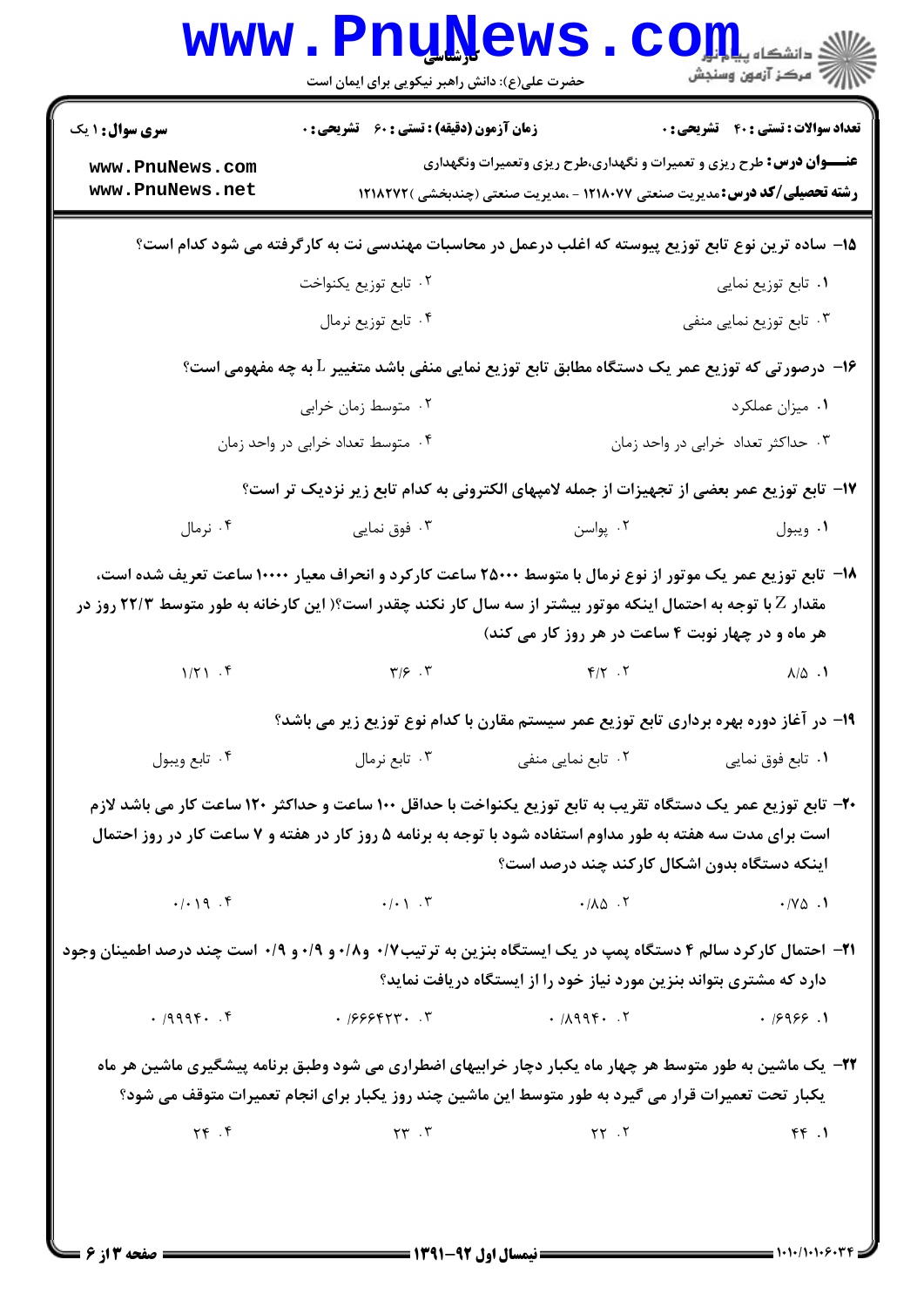|                                        | <b>www.PnuNews</b><br>حضرت علی(ع): دانش راهبر نیکویی برای ایمان است                                              |                                                                                                                                                                   | ي دانشڪا <b>، پياپايال</b><br>پ<br><i>الآ</i> " مرڪز آزمون وسنڊش |
|----------------------------------------|------------------------------------------------------------------------------------------------------------------|-------------------------------------------------------------------------------------------------------------------------------------------------------------------|------------------------------------------------------------------|
| <b>سری سوال : ۱ یک</b>                 | <b>زمان آزمون (دقیقه) : تستی : 60 ٪ تشریحی : 0</b>                                                               |                                                                                                                                                                   | <b>تعداد سوالات : تستی : 40 قشریحی : 0</b>                       |
| www.PnuNews.com<br>www.PnuNews.net     |                                                                                                                  | <b>عنـــوان درس:</b> طرح ریزی و تعمیرات و نگهداری،طرح ریزی وتعمیرات ونگهداری<br><b>رشته تحصیلی/کد درس:</b> مدیریت صنعتی ۱۲۱۸۰۷۷ - ،مدیریت صنعتی (چندبخشی )۱۲۱۸۲۷۲ |                                                                  |
|                                        |                                                                                                                  |                                                                                                                                                                   |                                                                  |
|                                        | کدام متغیر به مفهوم هزینه یک ساعت رکود سیستم است؟                                                                |                                                                                                                                                                   | $Y = \frac{t_p(C_D + C_p)}{t_e(C_D + C_e)}$ در فرمول             |
| $tp.$ f                                | $C_{\text{D}}$ <sup>.r</sup>                                                                                     | Cp.7                                                                                                                                                              | Ce.1                                                             |
|                                        |                                                                                                                  | ۲۴– میزان اطمینان از موجودی یک قطعه یا یک کالا به کدام مورد زیر بستگی دارد؟                                                                                       |                                                                  |
|                                        | ۰۲ سیاست مدیریت                                                                                                  |                                                                                                                                                                   | ۰۱ برنامه های تولید                                              |
|                                        | ۰۴ اثرات اقتصادی عدم دسترسی به کالا                                                                              |                                                                                                                                                                   | ۰۳ نقطه سفارش                                                    |
|                                        | ۲۵- ارزش آتی ۱۰۰۰ واحد پول سرمایه گذاری شده یک نفر با نرخ بهره سالانه ۰/۰۵ در آخر سال چهارم چقدر خواهد بود؟      |                                                                                                                                                                   |                                                                  |
| $\gamma \cdot \gamma \cdot$ . $\gamma$ | $\overline{1710}$ . $\overline{1}$                                                                               | $Y + YY + Y$                                                                                                                                                      | $1Y\triangle\triangle$ .1                                        |
|                                        | ۲۶– در شرایط احتمالی بودن توابع توزیع موثر بر سیستم لازم است کدام تابع ًزیر در دسترس باشد.                       |                                                                                                                                                                   |                                                                  |
|                                        | ٠٢ توزيع يكنواحت تغييرات                                                                                         |                                                                                                                                                                   | ٠١ توزيع احتمالي تغييرات                                         |
|                                        | ۰۴ توزیع نمایی تغییرات                                                                                           |                                                                                                                                                                   | ۰۳ توزيع واقعي تغييرات                                           |
|                                        | ۲۷– اگر متوسط تعداد ماشینها در واحد زمان که توسط هر کانال تعمیر می شود ۱۰ و متوسط تعداد ماشینهای در واحد زمان که | متقاضی تعمیر می شوند ۵ باشد. احتمال بیکار بودن کلیه امکانات نت چقدر است؟                                                                                          |                                                                  |
| ۰۴ درصد                                | ۰.۳ درصد                                                                                                         | ۰۲ ۲۰رصد                                                                                                                                                          | ۰.۱ درصد                                                         |
|                                        |                                                                                                                  | اگر $\,$ ۸ $\,$ ه $\,$ و $\,$ ۱ $\,$ باشد ، $\,$ چقدر خواهد بود $\,$                                                                                              |                                                                  |
| $1/\Delta$ .                           | $Y/\Delta$ .                                                                                                     | $\Gamma/\Delta$ .                                                                                                                                                 | $F/\Delta$ .                                                     |
|                                        | ۲۹- معمولاً زمان لازم برای اعمال تعمیرات اضطراری از زمان لازم برای اعمال تعمیرات پیشگیری چگونه خواهد بود؟        |                                                                                                                                                                   |                                                                  |
|                                        | ۰۲ در اغلب شرایط کوتاهتر                                                                                         |                                                                                                                                                                   | ۰۱ طولانی تر                                                     |
|                                        | ۰۴ کوتاهتر                                                                                                       |                                                                                                                                                                   | ۰۳ قابل پیش بینی تر                                              |
|                                        |                                                                                                                  | برای محاسبه کدام مورد زیر استفاده می شود؟                                                                                                                         | $-\mathbf{r}$ .<br>$m=\frac{1}{2}$<br>$^L$ از فرمول              |
|                                        | ۰۲ فرکانس تعمیرات پیشگیری                                                                                        |                                                                                                                                                                   | ۰۱ متوسط زمان بین دو تعمیر پیشگیری                               |
|                                        | ۰۴ متوسط فاصله زمانی بین دو خرابی متوالی                                                                         |                                                                                                                                                                   | ۰۳ فرکانس یا سرعت خرابی                                          |
|                                        |                                                                                                                  |                                                                                                                                                                   |                                                                  |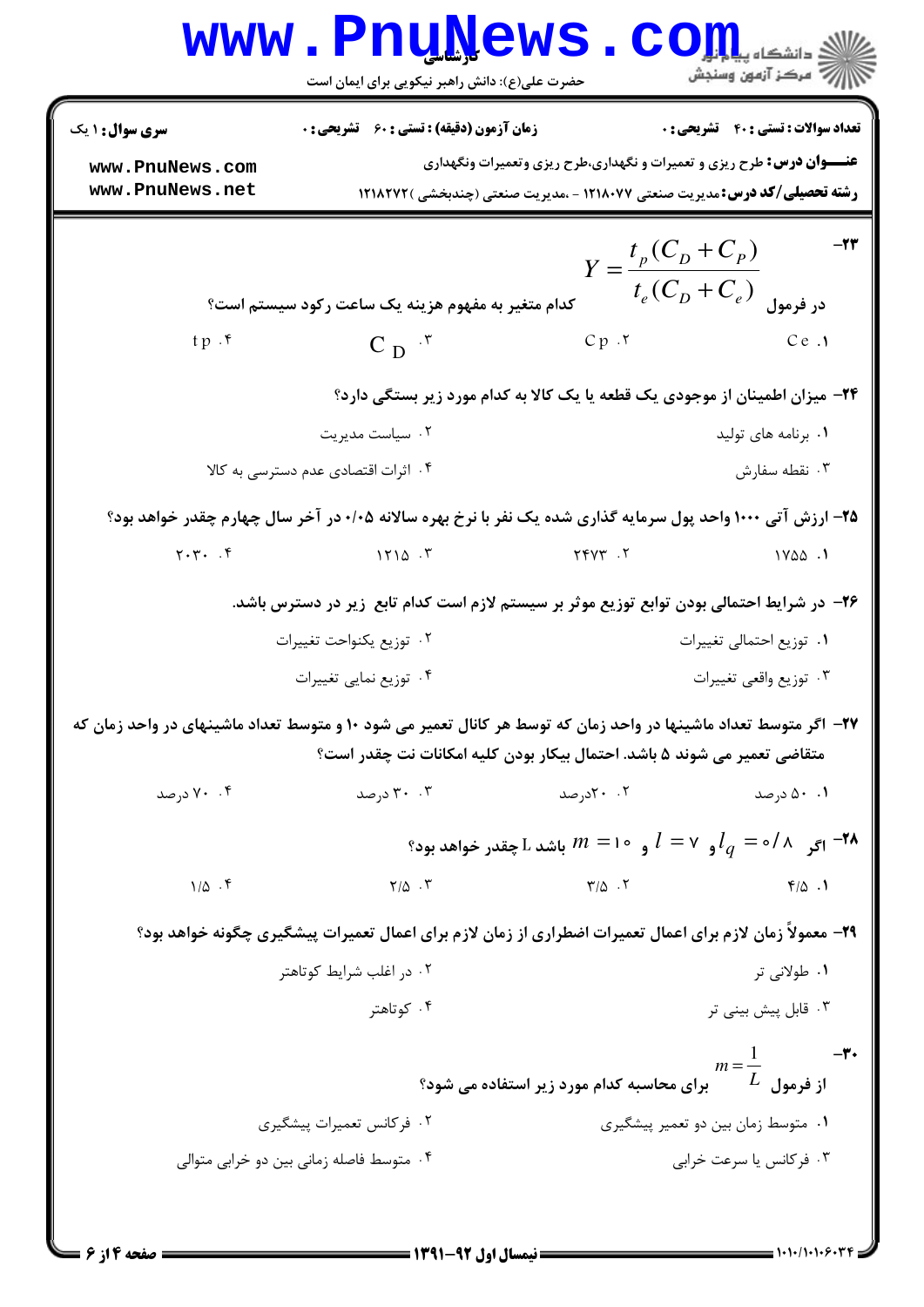|                                                                                          | <b>www.PnuNews</b><br>حضرت علی(ع): دانش راهبر نیکویی برای ایمان است |                                                                                                                                                                   | ان دانشڪاه پيا ہوں<br>اڳ مرڪز آزمون وسنڊش  |
|------------------------------------------------------------------------------------------|---------------------------------------------------------------------|-------------------------------------------------------------------------------------------------------------------------------------------------------------------|--------------------------------------------|
| <b>سری سوال : ۱ یک</b>                                                                   | <b>زمان آزمون (دقیقه) : تستی : 60 ٪ تشریحی : 0</b>                  |                                                                                                                                                                   | <b>تعداد سوالات : تستي : 40 قشريحي : 0</b> |
| www.PnuNews.com<br>www.PnuNews.net                                                       |                                                                     | <b>عنـــوان درس:</b> طرح ریزی و تعمیرات و نگهداری،طرح ریزی وتعمیرات ونگهداری<br><b>رشته تحصیلی/کد درس:</b> مدیریت صنعتی ۱۲۱۸۰۷۷ - ،مدیریت صنعتی (چندبخشی )۱۲۱۸۲۷۲ |                                            |
| ۳۱– عملیات بهسازی در استقرار ماشین آلات نیز معمولاً از طریق کدام بخش زیر پیشنهاد می شود؟ |                                                                     |                                                                                                                                                                   |                                            |
|                                                                                          | ۰۲ قسمت برنامه ریزی                                                 |                                                                                                                                                                   | ٠١. قسمت توليد                             |
|                                                                                          | ۰۴ قسمت طراحی                                                       |                                                                                                                                                                   | ۰۳ قسمت تحقیق و توسعه                      |
|                                                                                          |                                                                     | ۳۲- تجهیزات نگهداری و تعمیرات در کدام نوع از طبقه دارایی قرار می گیرد؟                                                                                            |                                            |
| ۰۴ طبقه چهارم                                                                            | ۰۳ طبقه سوم                                                         | ۰۲ طبقه دوم                                                                                                                                                       | ٠١. طبقه اول                               |
|                                                                                          |                                                                     | ۳۳- با ارزش ترین سرمایه در یک سیستم صنعتی کدام گزینه زیر می باشد؟                                                                                                 |                                            |
|                                                                                          | ۰۲ تکنولوژی                                                         |                                                                                                                                                                   | ۰۱ پول                                     |
|                                                                                          | ۰۴ ماشين آلات و ساختمان ها                                          |                                                                                                                                                                   | ۰۳ افراد                                   |
|                                                                                          |                                                                     | ۳۴– کدام گزینه زیر در مورد درخواست های مربوط به انجام فعالیتهای پیشگیری صحیح است ؟                                                                                |                                            |
|                                                                                          | ۰۲ طبق سیاستهای مدیریت صادر می شود                                  | ۰۱ طبق نظر کارکنان تولید صادر می شود                                                                                                                              |                                            |
|                                                                                          | ۰۴ پس از بازدیدهای فنی دوره ای صادر شده است                         | ۰۳ طبق نظر مهندسین کنترل کیفیت صادر می شود                                                                                                                        |                                            |
|                                                                                          |                                                                     | ۳۵- کنترل موجودی انبارهای اقماری لازمست به عهده کدام یک از افراد زیر باشد؟                                                                                        |                                            |
|                                                                                          | ۰۲ استادکار گروههای مستقر در هر کارگاه تولید                        |                                                                                                                                                                   | ٠١ بازرس انبار                             |
|                                                                                          | ۰۴ مديران انبار                                                     |                                                                                                                                                                   | ۰۳ مهندسین تعمیرات                         |
|                                                                                          |                                                                     | ۳۶– برای تعیین حجم ذخیره قطعات پدکی و مقدار سفارش قطعات پدکی از کدام تابع زیر استفاده می شود؟                                                                     |                                            |
| ۰۴ تابع فوق نمایی                                                                        | ۰۳ تابع نرمال                                                       | ۰۲ تابع پواسون                                                                                                                                                    | ۰۱ تابع نمایی منفی                         |
|                                                                                          |                                                                     | ٣٧- توابع توزيع عمر در حالت كلي با كدام فرمول زير قابل تعريف مي باشد؟                                                                                             |                                            |
| ۰۴ فرمول ارلانگ                                                                          | ۰۳ پواسون                                                           | ۰۲ فوق نمایی                                                                                                                                                      | ٠١ ويبول                                   |
|                                                                                          |                                                                     | ۳۸- ارزش واقعی یک مقدار مشخص پول که به صورت سرمایه گذاری یا هزینه به جریان بیفتد بستگی به کدام موارد زیر دارد؟                                                    |                                            |
|                                                                                          | ۰۲ مقدار مبلغ مورد نظر                                              | ٠١ تاريخ و لحظه دقيق به جريان انداختن مبلغ مورد نظر                                                                                                               |                                            |
|                                                                                          | ۰۴ مقدار مبلغ و نرخ بهره                                            |                                                                                                                                                                   | ۰۳ گردش واقعی مبلغ مورد نظر                |
|                                                                                          |                                                                     |                                                                                                                                                                   |                                            |
|                                                                                          |                                                                     |                                                                                                                                                                   |                                            |
|                                                                                          |                                                                     |                                                                                                                                                                   |                                            |